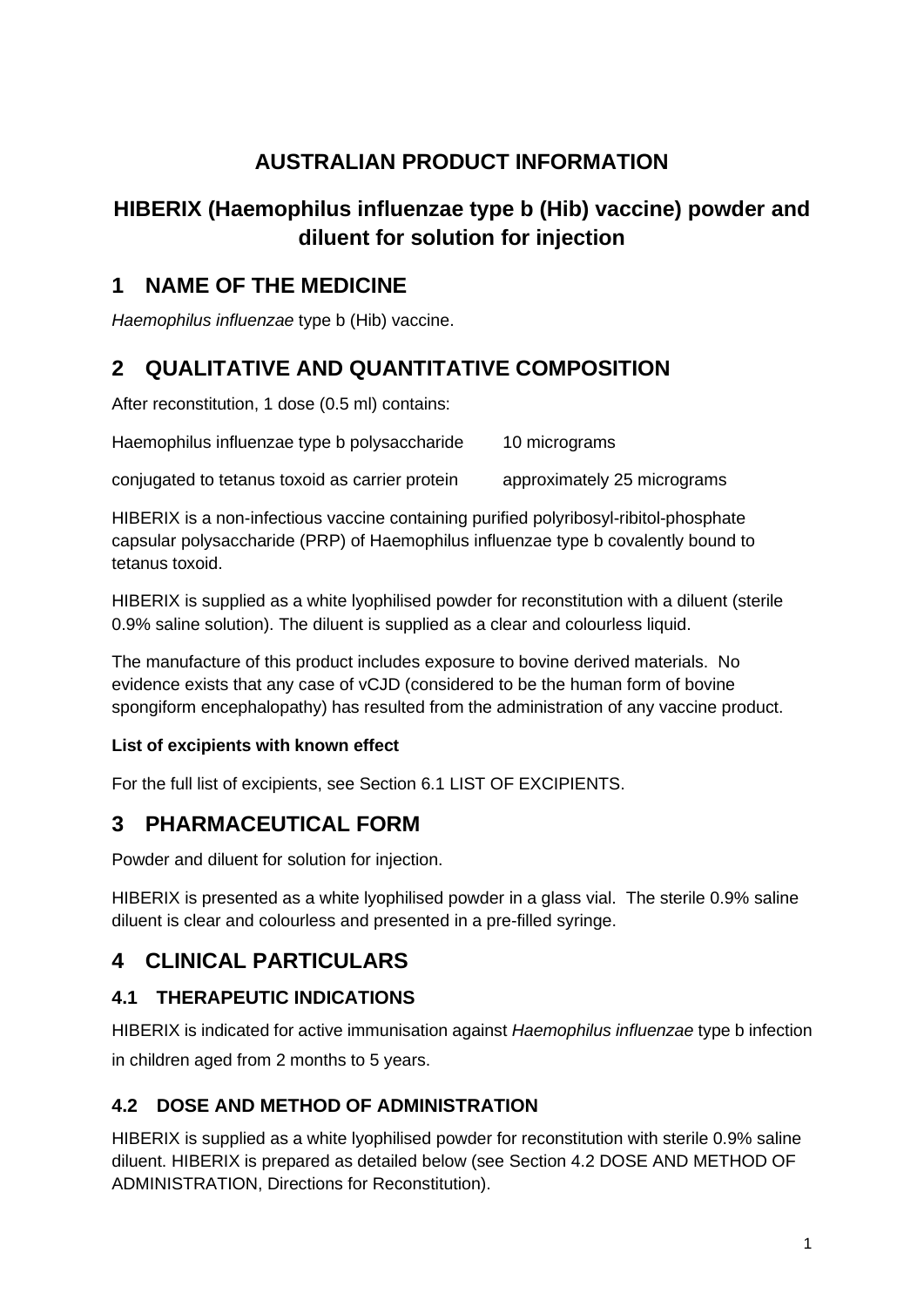The recommended dose is 0.5 mL.

HIBERIX vaccine must be administered by intramuscular injection. In infants and children under 12 months of age it is preferable to inject the vaccine in the anterolateral thigh because of the small size of their deltoid muscle. In children over 12 months of age the injection can alternatively be given in the deltoid region. The vaccine should be administered subcutaneously in patients with thrombocytopenia or bleeding tendencies, eg. haemophiliacs (see Section 4.4 SPECIAL WARNINGS AND PRECAUTIONS FOR USE).

HIBERIX MUST NOT BE GIVEN INTRAVENOUSLY.

The recommended primary vaccination course consists of three doses at 2, 4 and 6 months of age. A booster dose is recommended at 12 months of age to ensure long term protection.

This is consistent with the National Health and Medical Research Council recommendations for Haemophilus influenzae type b vaccination.

### **Directions for Reconstitution**

The diluent and reconstituted vaccine should be inspected visually for any foreign particulate matter and/or variation of appearance prior to reconstitution or administration. If either is observed, do not use the diluent or the reconstituted vaccine.

### Instructions for reconstitution of the vaccine with the diluent presented in pre-filled syringe:

HIBERIX must be reconstituted by adding the entire contents of the pre-filled syringe of diluent to the vial containing the powder.

To attach a needle to the syringe, carefully read the instructions given with pictures 1 and 2. However, the syringe provided with HIBERIX might be slightly different than the syringe illustrated.



Picture 1 Picture 2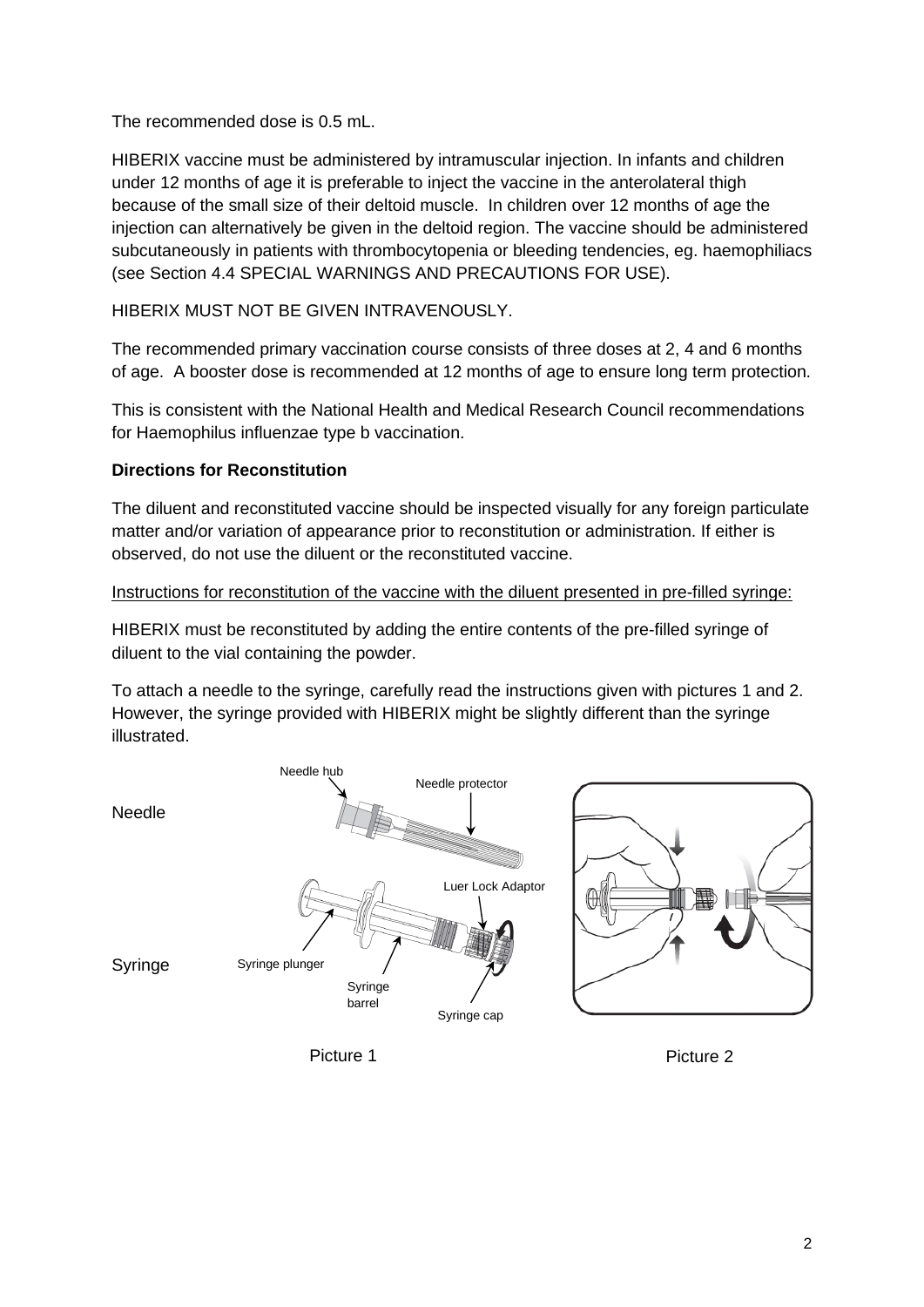Always hold the syringe by the barrel, not by the syringe plunger or the Luer Lock Adaptor (LLA), and maintain the needle in the axis of the syringe (as illustrated in picture 2). Failure to do this may cause the LLA to become distorted and leak.

During assembly of the syringe, if the LLA comes off, a new vaccine dose (new syringe and vial) should be used.

1. Unscrew the syringe cap by twisting it anticlockwise (as illustrated in picture 1).

2. Attach the needle to the syringe by gently connecting the needle hub into the LLA and rotate a quarter turn clockwise until you feel it lock (as illustrated in picture 2).

3. Remove the needle protector, which may be stiff.

4. Add the diluent to the powder. The mixture should be well shaken until the powder is completely dissolved in the diluent.

The reconstituted vaccine is a clear to opalescent and colourless solution.

After reconstitution, the vaccine should be used promptly or kept in a refrigerator. If it is not used within 24 hours, it should be discarded because of the risk of contamination.

5. Withdraw the entire contents of the vial.

6. A new needle should be used to administer the vaccine. Unscrew the needle from the syringe and attach an injection needle by repeating step 2.

Inject the entire contents of the syringe.

Any unused product or waste material should be disposed of in accordance with local requirements.

## **4.3 CONTRAINDICATIONS**

HIBERIX should not be administered to subjects with known hypersensitivity to any component of the vaccine, or to subjects having shown signs of hypersensitivity after previous administration of Hib vaccines.

As for any vaccine, HIBERIX should not be administered to subjects suffering from acute severe febrile illness. However, the presence of minor infection does not contraindicate vaccination.

## **4.4 SPECIAL WARNINGS AND PRECAUTIONS FOR USE**

## **HIBERIX should under no circumstances be administered intravenously.**

It is good clinical practice that any vaccination be preceded by a review of medical history (especially with regard to previous vaccinations and possible adverse events) and a clinical examination.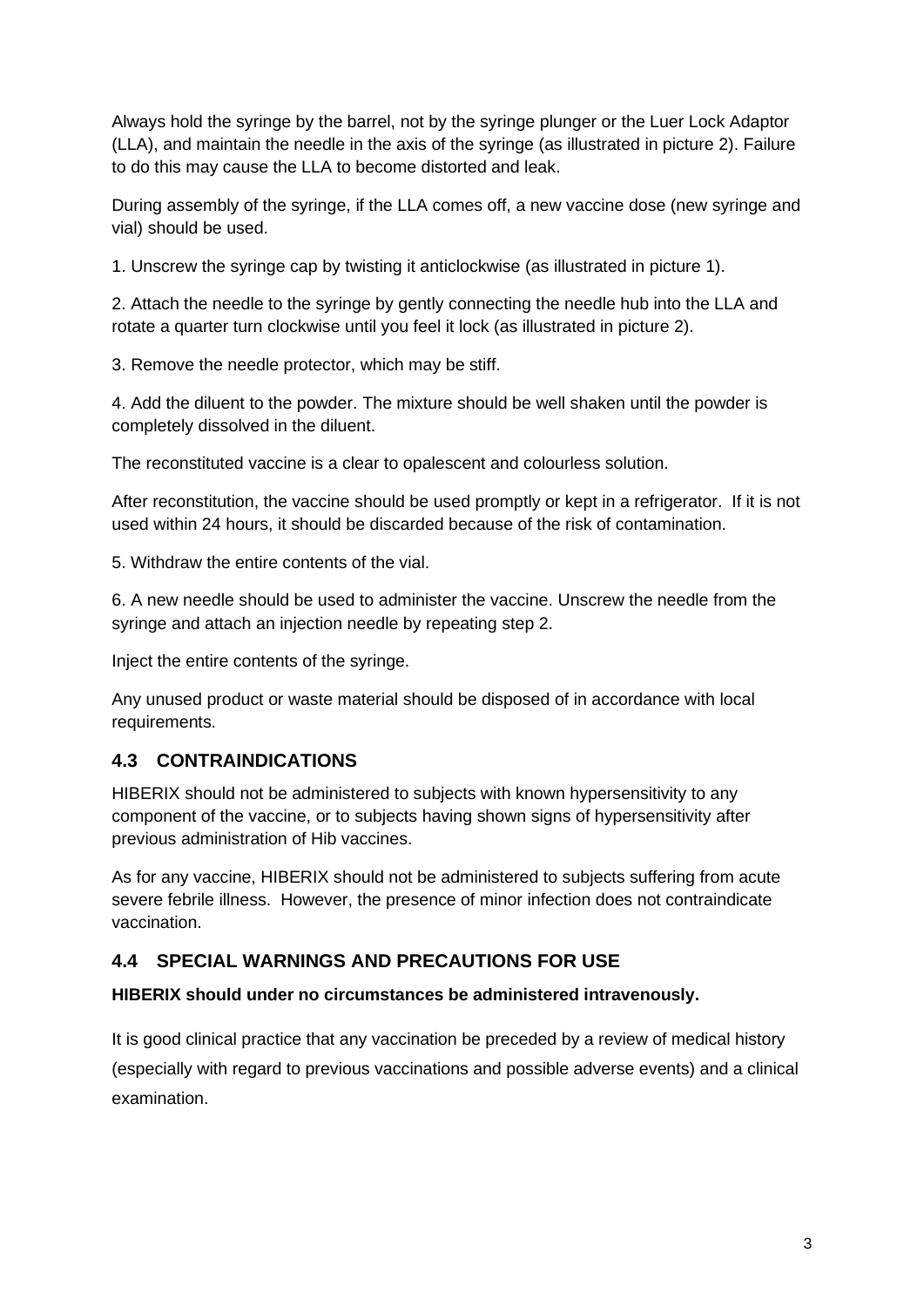As with all injectable vaccines, appropriate medical treatment and supervision should always be readily available in case of anaphylactic reactions following the administration of the vaccine.

Native populations (native Alaskans, native American Indians) with a high incidence of *Haemophilus influenzae* type b disease have shown a reduced antibody response to conjugated *Haemophilus influenzae* type b vaccines. The immunogenicity of HIBERIX has not been studied in the Australian aboriginal population and the possibility of a lower antibody response than that seen in clinical studies should be borne in mind.

Human Immunodeficiency Virus (HIV) infection is not a contraindication to vaccination. However an adequate antibody response may not be obtained in patients with an immunodeficiency disorder or in patients receiving immunosuppressive therapy (see Section 4.5 INTERACTIONS WITH OTHER MEDICINES AND OTHER FORMS OF INTERACTIONS).

HIBERIX should be administered subcutaneously in patients with thrombocytopenia or bleeding disorders (eg. haemophiliacs) since bleeding after intramuscular injection may occur in these patients (see Section 4.2 DOSAGE AND METHOD OF ADMINISTRATION).

Urinary excretion of the capsular polysaccharide antigen has been reported following Hib vaccination. Therefore antigen detection within 1-2 weeks of vaccination may not be of diagnostic value in suspected Hib disease.

An immune response to the tetanus toxoid component may occur following HIBERIX vaccination, however this does not substitute for routine tetanus vaccination.

HIBERIX will not protect against diseases caused by other types of *Haemophilus influenzae,* or meningitis caused by other organisms.

The potential risk of apnoea and the need for respiratory monitoring for 48 to 72 hours should be considered when administering the primary immunisation series to very premature infants (born ≤ 28 weeks of gestation) and particularly for those with a previous history of respiratory immaturity. As the benefit of vaccination is high in this group of infants, vaccination should not be withheld or delayed.

Syncope (fainting) can occur following, or even before, any vaccination as a psychogenic response to the needle injection. It is important that procedures are in place to avoid injury from faints.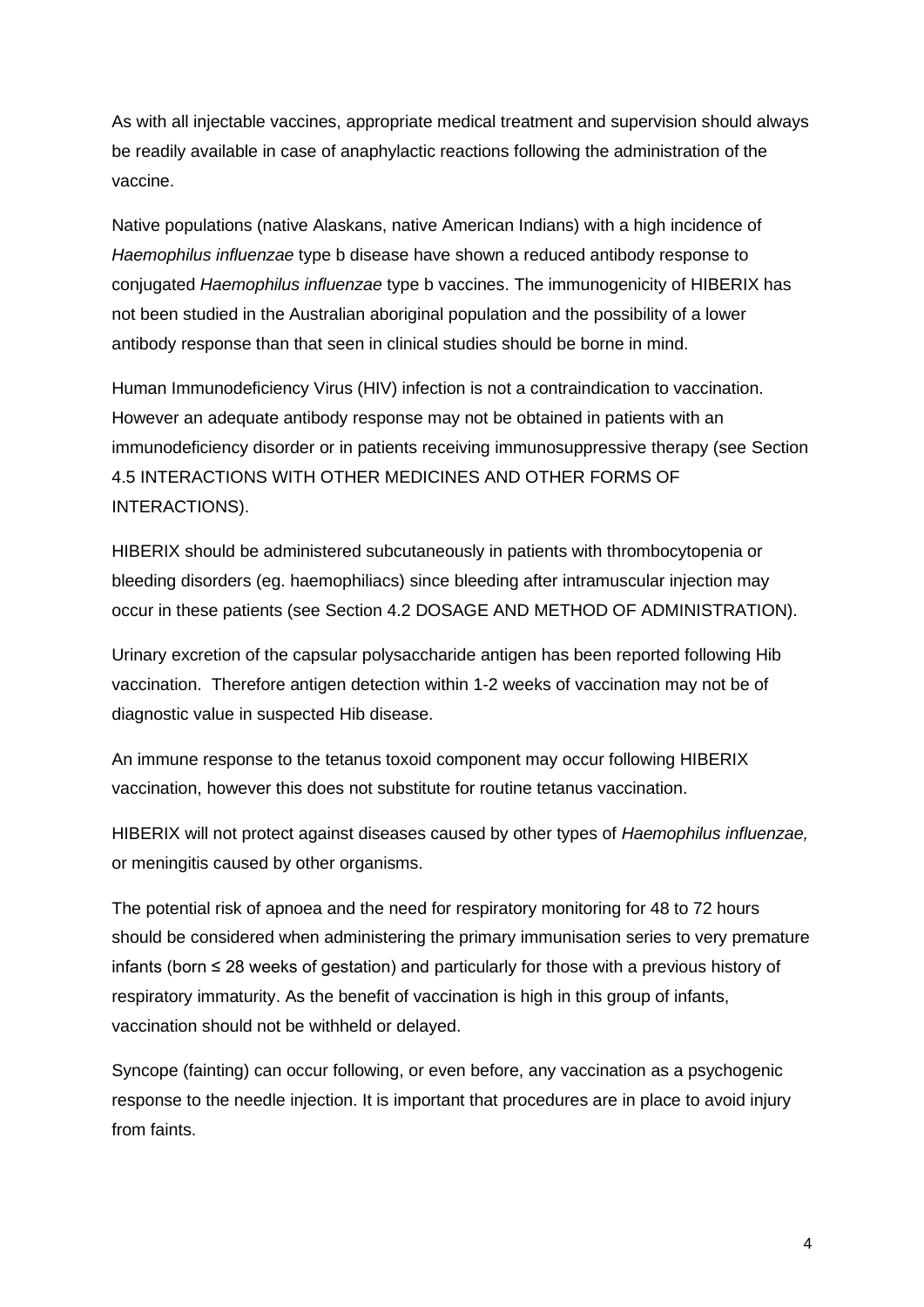### **Use in the elderly**

No data available

#### **Paediatric use**

See Section 4.4 SPECIAL WARNINGS AND PRECAUTIONS FOR USE.

#### **Effects on laboratory tests**

No data available

## **4.5 INTERACTIONS WITH OTHER MEDICINES AND OTHER FORMS OF INTERACTIONS**

HIBERIX may be administered either simultaneously, or at any time before or after different live or inactivated vaccines. However, different injectable vaccines administered concurrently should always be given in separate sites using separate syringes.

Clinical trials have shown concomitant administration of HIBERIX and the diphtheria-tetanuspertussis (acellular or whole-cell) combination vaccines does not affect the immunogenicity of either vaccine, provided the vaccines are given at separate sites and NOT mixed prior to administration.

As with other vaccines, it may be expected patients receiving immunosuppressive therapy (eg high-dose steroids or cyclosporin) or patients with an immunodeficiency may not achieve an adequate immune response. (see Section 4.4 SPECIAL WARNINGS AND PRECAUTIONS FOR USE)

### **HIBERIX must not be mixed with other vaccines in the same syringe.**

### **4.6 FERTILITY, PREGNANCY AND LACTATION**

#### **Effects on fertility**

No data available

#### **Use in pregnancy**

### **(Pregnancy Category B2)**

The effect of HIBERIX on foetal development is unknown. Therefore, vaccination of pregnant women cannot be recommended.

#### **Use in lactation**

The effect of HIBERIX in lactation has not been assessed, as the vaccine is not intended for adult use*.*

## **4.7 EFFECTS ON ABILITY TO DRIVE AND USE MACHINES**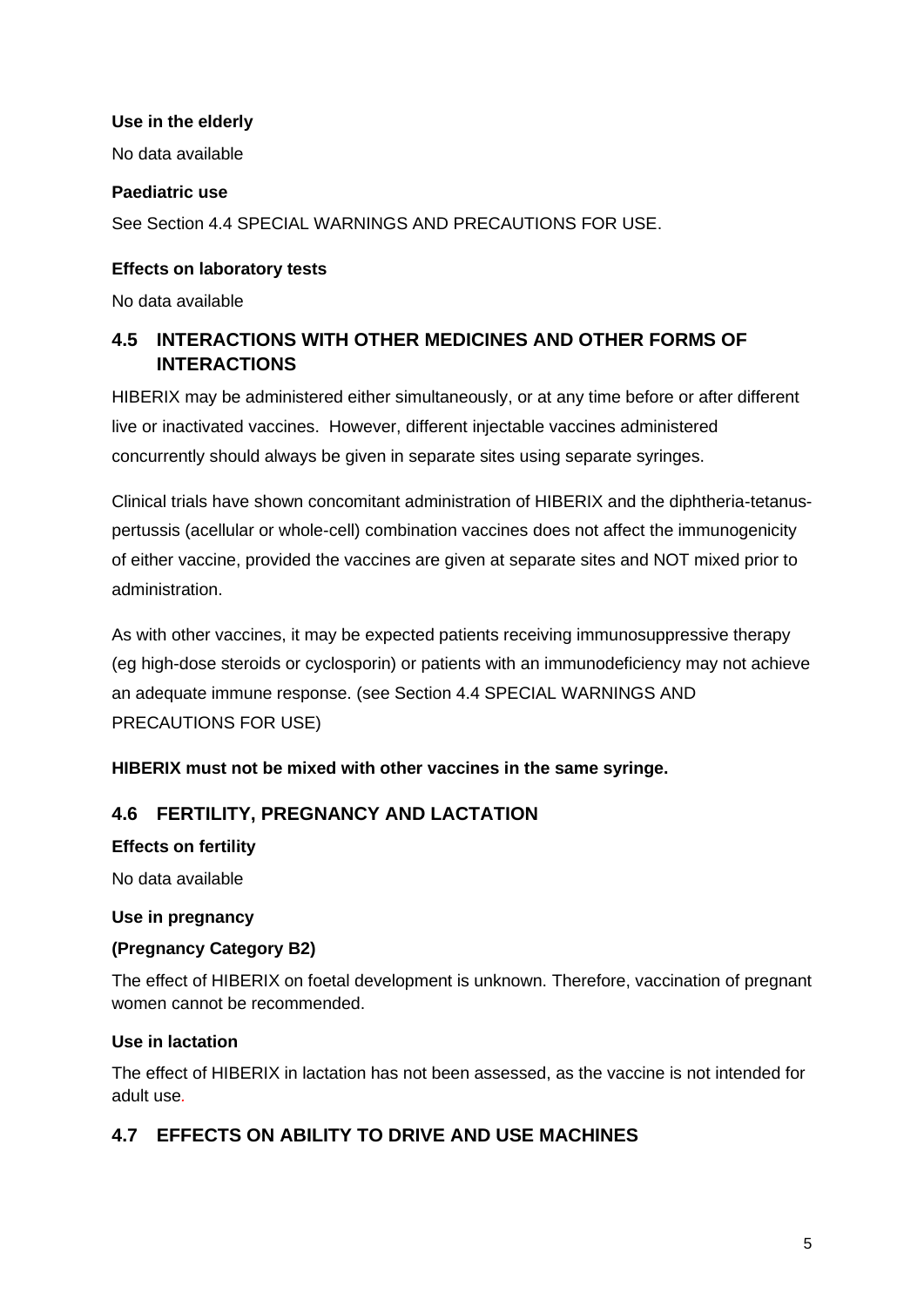The effects of this medicine on a person's ability to drive and use machines were not assessed as part of its registration.

## **4.8 ADVERSE EFFECTS (UNDESIRABLE EFFECTS)**

### **Clinical Trial Data**

In the initial controlled clinical trials for registration, signs and symptoms were actively monitored for the first 4-8 days following HIBERIX vaccination and recorded on diary cards. The vaccine was generally well tolerated and most local adverse events were considered to be mild and transient. The incidence of local adverse events did not increase with subsequent vaccine doses. As HIBERIX has been co-administered with either a diphtheriatetanus-acellular pertussis vaccine or a diphtheria-tetanus-whole cell pertussis vaccine, systemic adverse events cannot be specifically attributed to either vaccine. Most systemic events were mild and resolved spontaneously.

Data are also available from two large studies, Hib-097 and DTPa-HPV-IPV-011, in which children were vaccinated with HIBERIX.

The following frequencies were based on the analysis of the initial clinical studies as well as studies Hib-097 and DTPa-HPV-IPV-011.

Events are listed within body systems and categorised by frequency according to the following definitions:

| Very common: | ≥1/10 |
|--------------|-------|
|              |       |

Common: ≥1/100 to <1/10

Uncommon: ≥1/1000 to <1/100

Rare: ≥1/10000 to < 1/1000

Very rare: <1/10000

Local reactions: *Very common*: redness (>2.0cm); pain, swelling (>2.0cm)

Body as a whole: *Very common*: fever; *Common*: viral infection; *Uncommon*: asthenia, fatigue, injury; *Rare*: allergic reactions, including anaphylactoid reactions

Dermatological: *Common*: rash erythematous, injection site reaction; *Uncommon*: sweating increased, purpura

Gastrointestinal: *Very common*: loss of appetite, vomiting, diarrhoea; *Common*: gastroenteritis; *Uncommon*: abdominal pain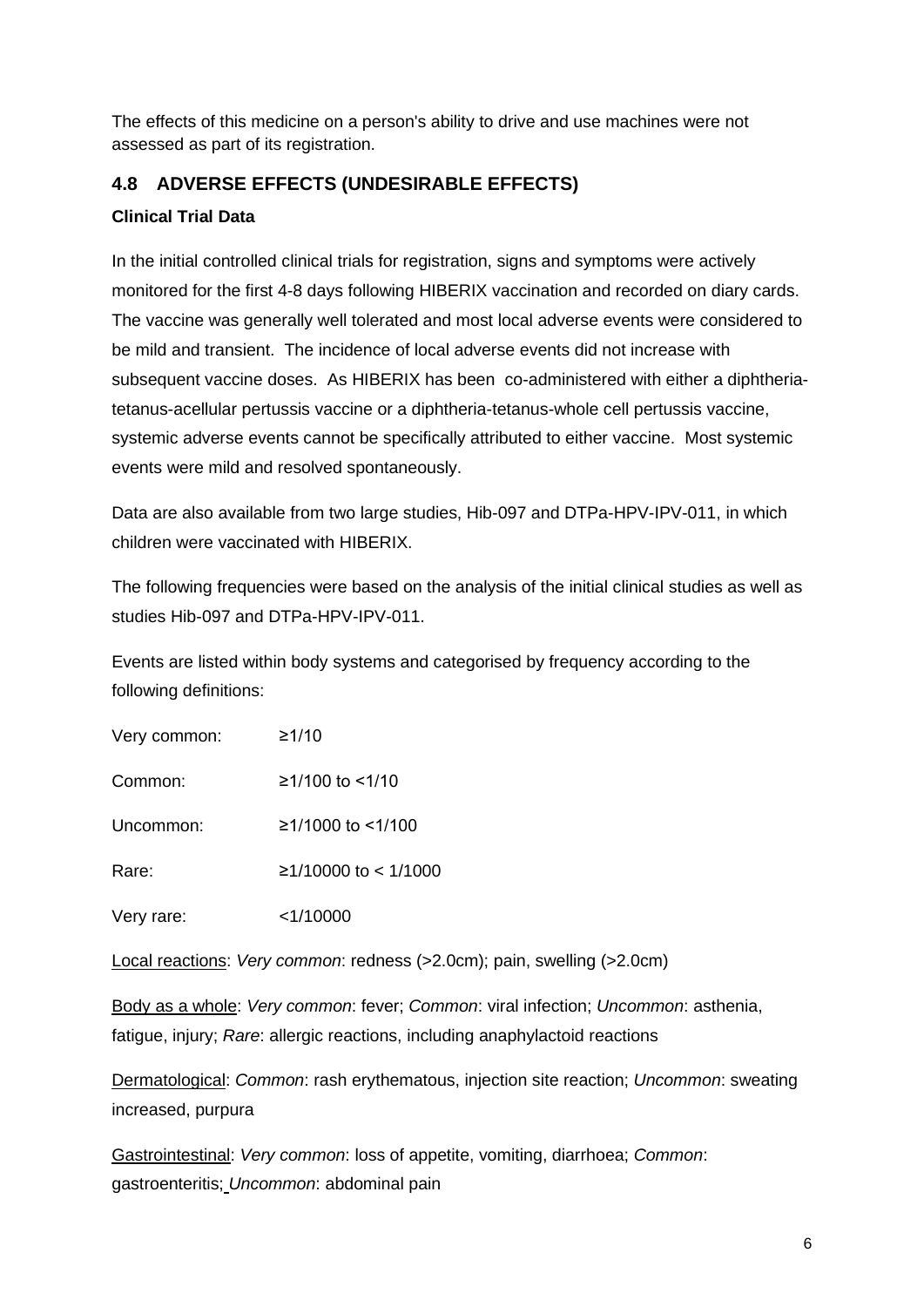Musculoskeletal: *Uncommon*: spastic paralysis

Nervous System: *Very* c*ommon:* irritability, restlessness, unusual crying; somnolence; *Common*: nervousness; *Uncommon*: insomnia, emotional lability; *Rare: convulsions (including febrile convulsions)*

Respiratory: *Common*: rhinitis, coughing, respiratory disorder, upper respiratory tract infection, bronchitis

#### Special Senses: *Common*: conjunctivitis, otitis media

No serious adverse event was considered by investigators to be related to HIBERIX alone. In two serious adverse events considered related or possibly related to vaccination, HIBERIX was administered simultaneously with an acellular DTP vaccine.

#### **Post-marketing data**

#### Immune system disorders

*Very rare:* allergic reactions (including anaphylactic and anaphylactoid reactions), angioedema

#### Nervous system disorders

*Very rare:* hypotonic-hyporesponsive episode, convulsion (with or without fever), syncope or vasovagal responses to injection, somnolence

#### Respiratory, thoracic and mediastinal disorders

*Very rare:* apnoea [see section 4.4 SPECIAL WARNINGS AND PRECAUTIONS FOR USE, Paediatric use for apnoea in very premature infants ( $\leq$  28 weeks of gestation)].

#### Skin and subcutaneous tissue disorders

*Very rare:* urticaria, rash

General disorders and administration site conditions

*Very rare:* extensive swelling of vaccinated limb, injection site induration

#### **Reporting suspected adverse effects**

Reporting suspected adverse reactions after registration of the medicinal product is important. It allows continued monitoring of the benefit-risk balance of the medicinal product. Healthcare professionals are asked to report any suspected adverse reactions at [www.tga.gov.au/reporting-problems.](http://www.tga.gov.au/reporting-problems)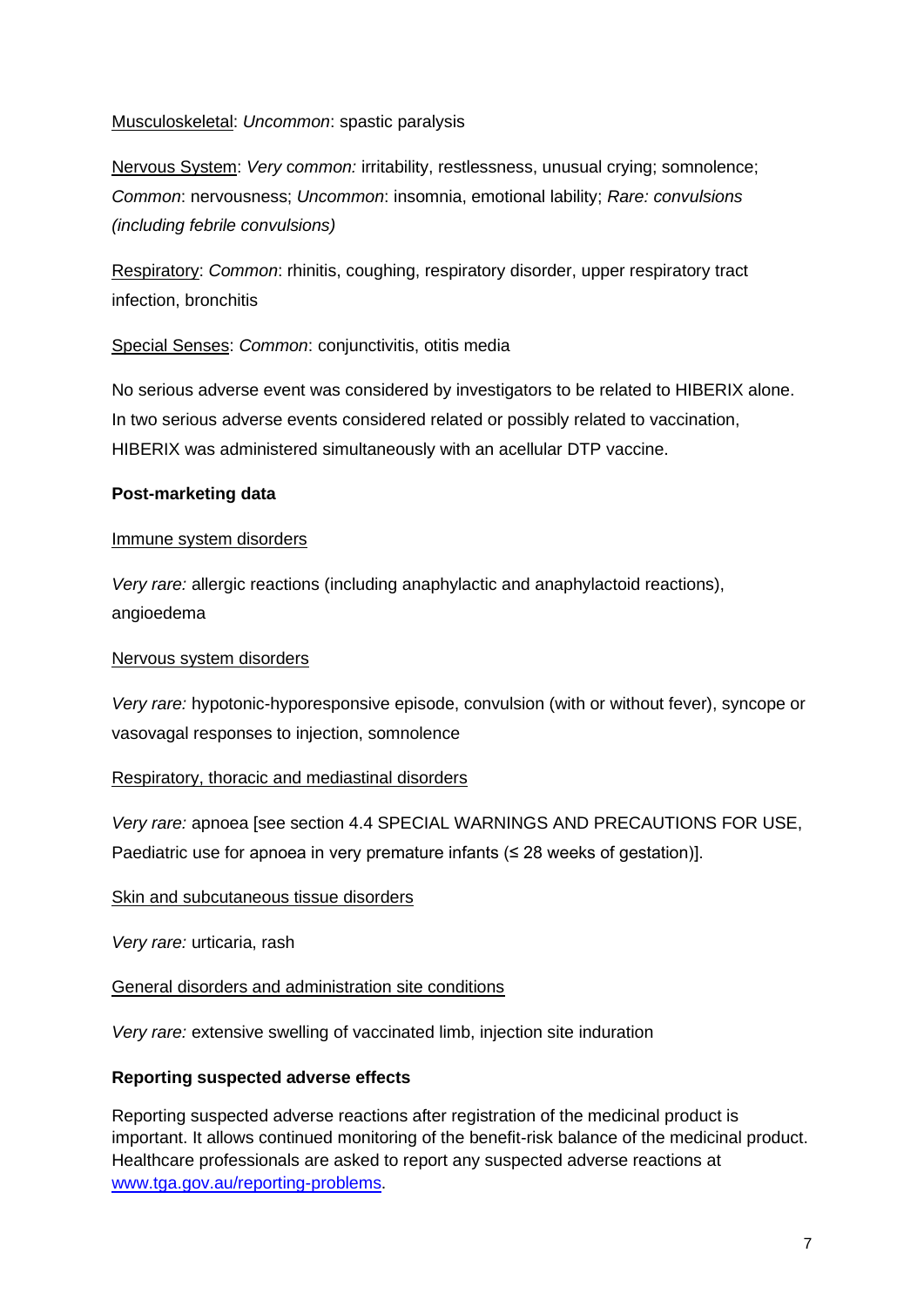## **4.9 OVERDOSE**

In general, the adverse event profile reported following overdosage was similar to that observed after administration of the recommended dose of HIBERIX.

For information on the management of overdose, contact the Poisons Information Centre on 13 11 26 (Australia).

# **5 PHARMACOLOGICAL PROPERTIES**

## **5.1 PHARMACODYNAMIC PROPERTIES**

### **Mechanism of action**

The protective efficacy of HIBERIX has not been studied in field trials. HIBERIX has however been shown to induce anti-PRP antibodies above the level known to be protective against invasive disease due to Haemophilus influenzae type b. An anti-PRP antibody titre  $\geq 0.15$  $\mu$ g/mL correlates with immediate protection against Hib infection and  $\geq 1.0 \mu$ g/mL correlates with long term protection.

## **Clinical trials**

The immunogenicity of HIBERIX has been investigated in clinical studies involving over 300 infants (over 2 months of age) using a 3 dose primary vaccination schedule. Protective anti-PRP antibody titres were demonstrated in 95-100% ( $\geq$  0.15 µg/mL) and 87-90% ( $\geq$  1.0 µg/mL) of infants one month after completion of the primary schedule.

Clinical trials have demonstrated the immunogenicity of HIBERIX is unaltered by administration of different primary vaccination schedules. One month after completion of a 2, 4, 6 month or 3, 4, 5 month primary schedule, over 95% of infants in each group obtained anti-PRP titres  $\geq 0.15$  µg/mL.

A boosting dose of HIBERIX was given either separately (n=19) or in combination with DTPa (n=56) to infants aged between 15 and 18 months who had previously received primary immunisation with HIBERIX and DTPa given at separate sites. One month after administration of this booster dose, an anamnestic response was observed with anti-PRP antibody titres of  $\geq 0.15$  µg/mL and  $\geq 1.0$  µg/mL being obtained in 100% and greater than 94% of infants respectively.

## **5.2 PHARMACOKINETIC PROPERTIES**

Not relevant to vaccines

## **5.3 PRECLINICAL SAFETY DATA**

### **Genotoxicity**

No data available

### **Carcinogenicity**

No data available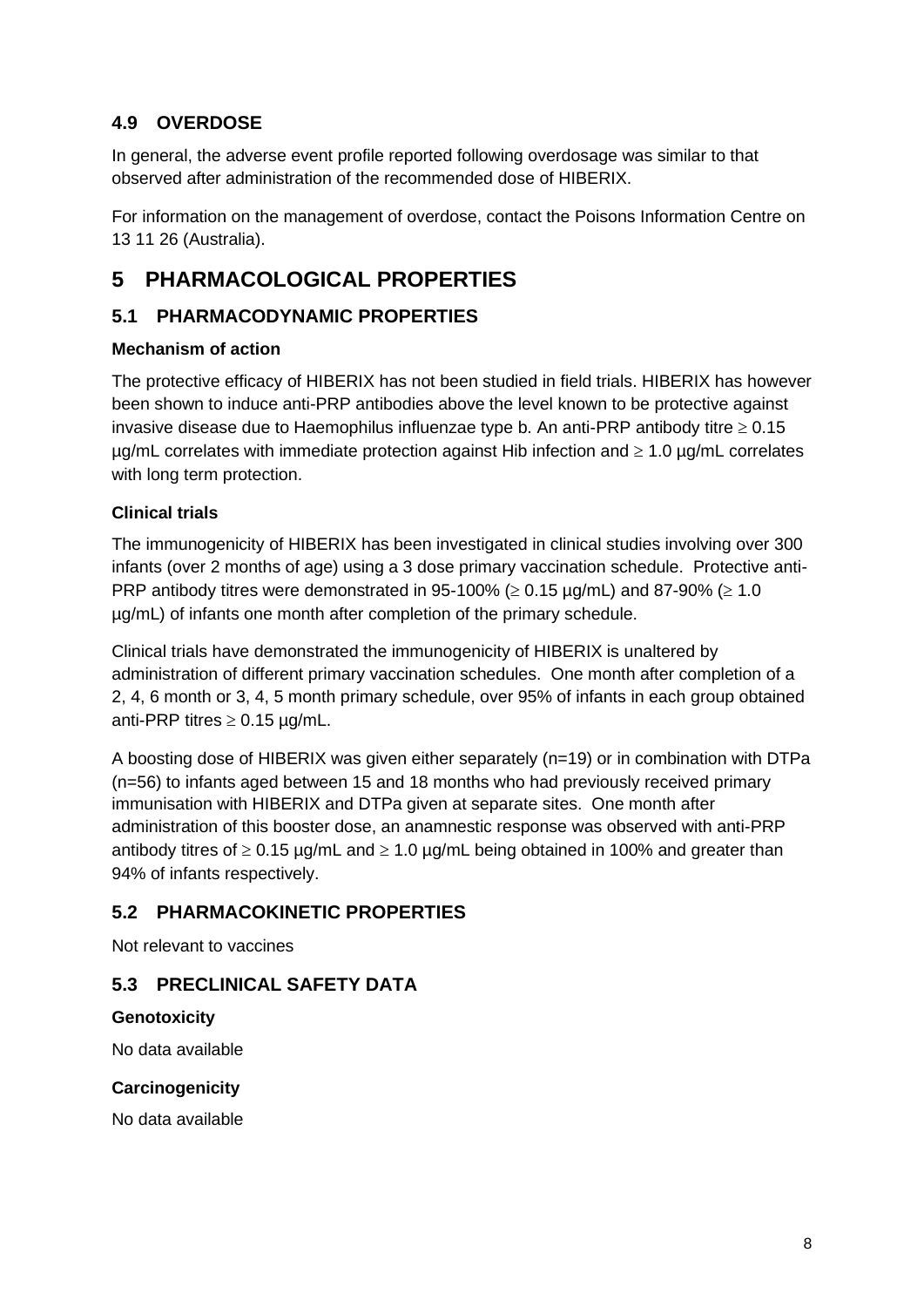# **6 PHARMACEUTICAL PARTICULARS**

## **6.1 LIST OF EXCIPIENTS**

The reconstituted vaccine preparation contains the excipients lactose, sodium chloride and water for injection

## **6.2 INCOMPATIBILITIES**

See Section 4.5 INTERACTIONS WITH OTHER MEDICINES AND OTHER FORMS OF INTERACTIONS.

## **6.3 SHELF LIFE**

In Australia, information on the shelf life can be found on the public summary of the Australian Register of Therapeutic Goods (ARTG). The expiry date can be found on the packaging.

## **6.4 SPECIAL PRECAUTIONS FOR STORAGE**

HIBERIX must be stored between 2°C to 8°C, and protected from light. The lyophilised Hib vaccine is not affected by freezing. The sterile 0.9% saline diluent may be stored in the refrigerator (at 2°C to 8°C) or stored at ambient temperatures, but must not be frozen.

## **6.5 NATURE AND CONTENTS OF CONTAINER**

The vials and pre-filled syringes are made of neutral glass type 1.

HIBERIX is presented as a singles or tens pack.

Not all pack sizes may be distributed in Australia.

## **6.6 SPECIAL PRECAUTIONS FOR DISPOSAL**

In Australia, any unused medicine or waste material should be disposed of by taking to your local pharmacy.

## **6.7 PHYSICOCHEMICAL PROPERTIES**

Not relevant to vaccines

# **7 MEDICINE SCHEDULE (POISONS STANDARD)**

Schedule 4 – Prescription Only Medicine

# **8 SPONSOR**

GlaxoSmithKline Australia Pty Ltd Level 4, 436 Johnston Street, Abbotsford, Victoria, 3067